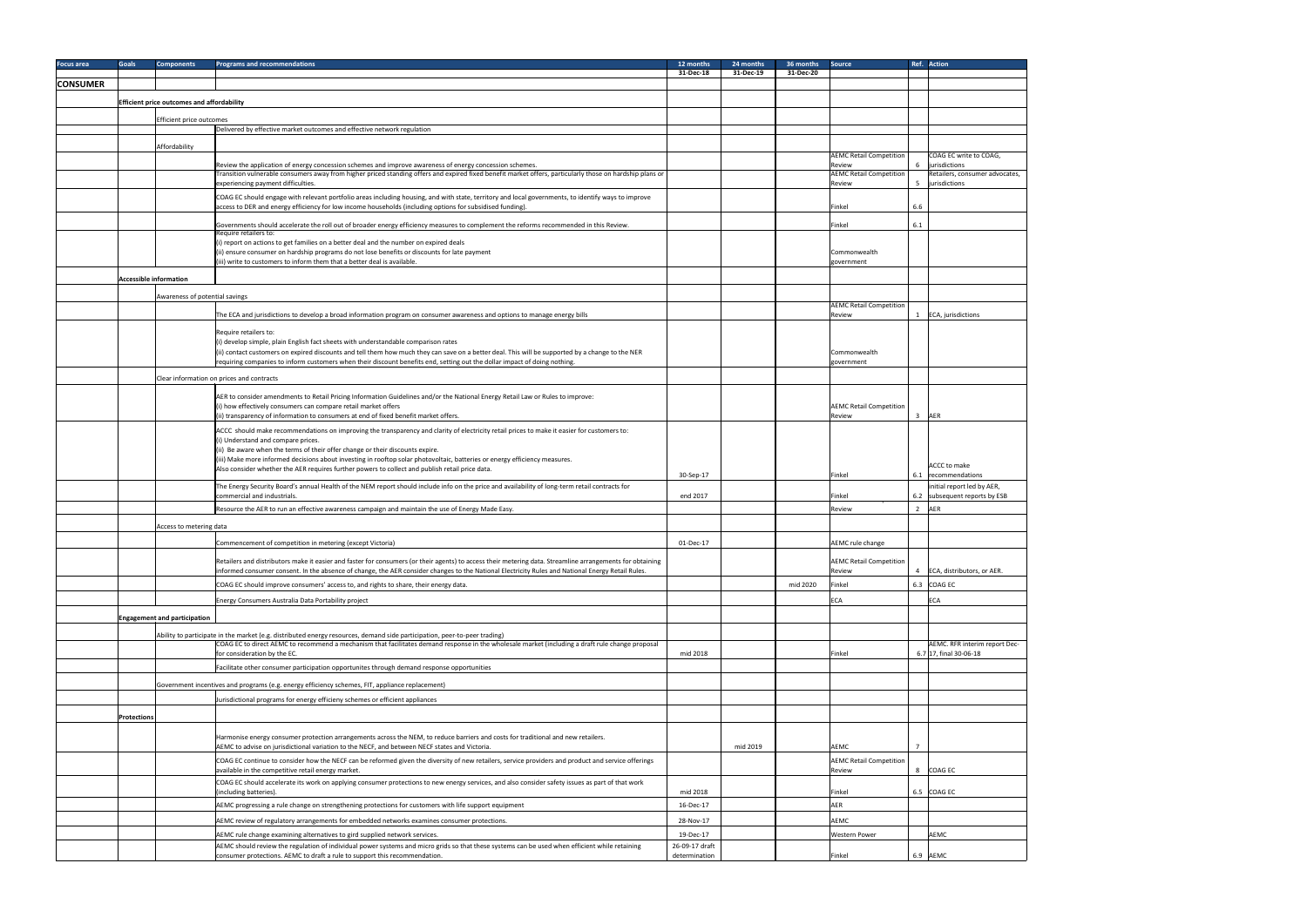| <b>Focus area</b> | <b>Goals</b>                                                         | <b>Components</b>                                | <b>Programs and recommendations</b>                                                                                           | 12 months     | 24 months | 36 months | <b>Source</b>            | <b>Action</b><br>Ref.       |
|-------------------|----------------------------------------------------------------------|--------------------------------------------------|-------------------------------------------------------------------------------------------------------------------------------|---------------|-----------|-----------|--------------------------|-----------------------------|
|                   |                                                                      |                                                  |                                                                                                                               | 31-Dec-18     | 31-Dec-19 | 31-Dec-20 |                          |                             |
|                   |                                                                      | <b>INTEGRATING ENERGY AND EMISSIONS POLICIES</b> |                                                                                                                               |               |           |           |                          |                             |
|                   | Government implement a long term national emissions reduction target |                                                  |                                                                                                                               |               |           |           |                          |                             |
|                   |                                                                      |                                                  | By 2020, the Australian Government should develop a whole-of-economy national emissions reduction strategy for 2050.          |               |           | 2020      | Finkel                   | 3.1 Commonwealth Government |
|                   |                                                                      |                                                  | Department of Environment and Energy will conclude their review of climate policy                                             | end 2017      |           |           |                          |                             |
|                   | Coordinated approach between the Commonwealth and jurisdictions      |                                                  |                                                                                                                               |               |           |           |                          |                             |
|                   |                                                                      |                                                  | Commonwealth and jurisdictions agree to an emissions reduction trajectory for the NEM.                                        | "urgent need" |           |           | Finkel                   | 3.2 Governments             |
|                   |                                                                      |                                                  | Emissions reduction mechanisms to integrate with energy policy                                                                |               |           |           |                          |                             |
|                   |                                                                      |                                                  | AEMC and Climate Change Authority advice on emissions reduction mechanisms, Towards the next generation: delivering           |               |           |           |                          |                             |
|                   |                                                                      |                                                  | affordable, secure and lower emissions power.                                                                                 | Jun-17        |           |           |                          |                             |
|                   |                                                                      |                                                  | A credible mechanism is needed. A Clean Energy Target (CET) is recommended.                                                   | "urgent need" |           |           | Finkel                   | 3.2 Governments             |
|                   |                                                                      |                                                  | AEMC is providing advice to the governments of Queensland, Victoria, South Australian and the Australian Capital Territory on |               |           |           | Governments of Vic, Qld, |                             |
|                   |                                                                      |                                                  | the design and impacts of a CET.                                                                                              | Oct-17        |           |           | SA & ACT                 | AEMC                        |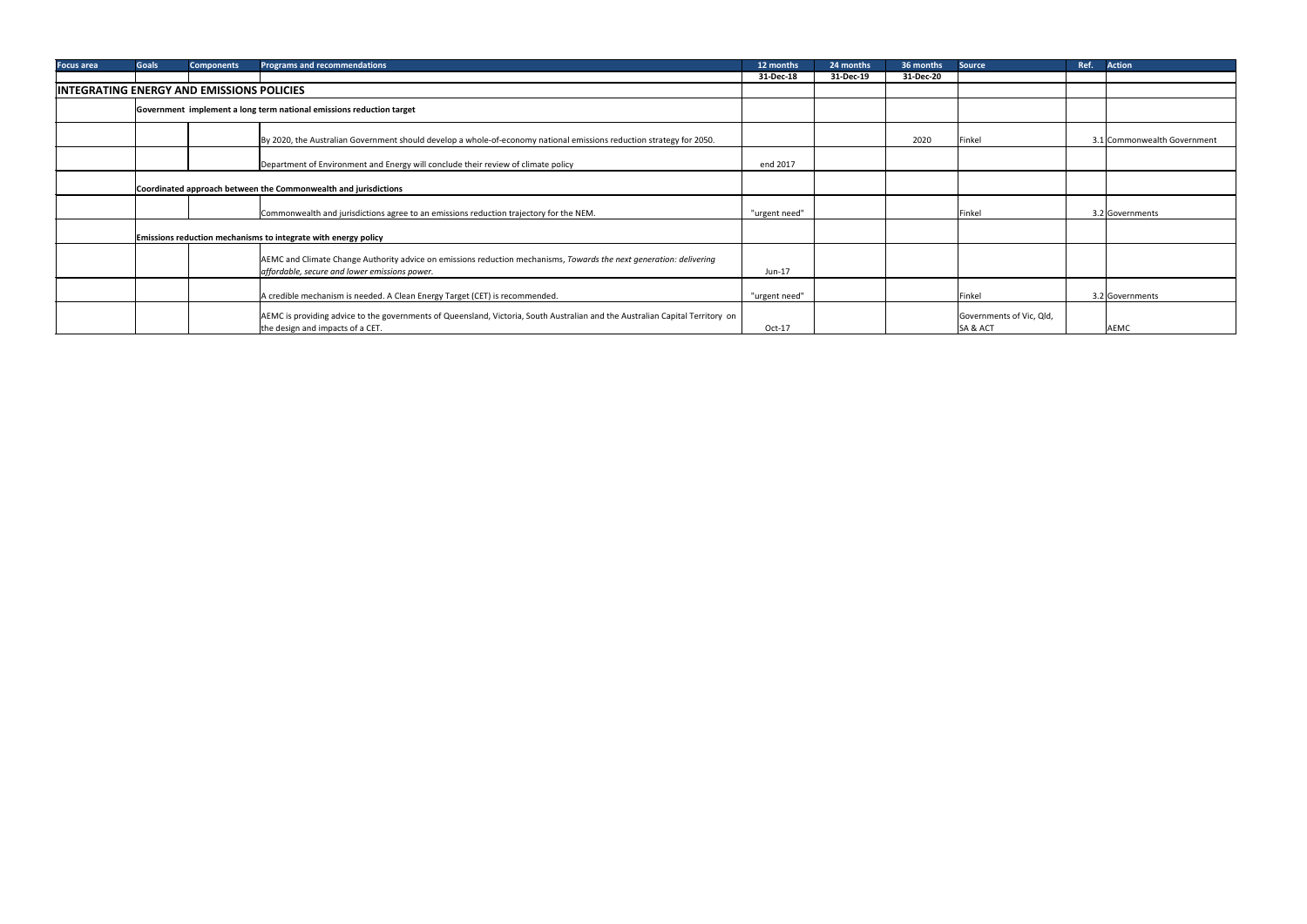| <b>Focus area</b> | <b>Goals</b>             | <b>Components</b>                | Programs and recommendations                                                                                                                                                                                                                                                                               | 12 months                   | 24 months                | 36 months    | Source                   | Ref. Action                    |
|-------------------|--------------------------|----------------------------------|------------------------------------------------------------------------------------------------------------------------------------------------------------------------------------------------------------------------------------------------------------------------------------------------------------|-----------------------------|--------------------------|--------------|--------------------------|--------------------------------|
|                   |                          |                                  |                                                                                                                                                                                                                                                                                                            | 31-Dec-18                   | 31-Dec-19                | 31-Dec-20    |                          |                                |
| <b>SECURITY</b>   |                          |                                  |                                                                                                                                                                                                                                                                                                            |                             |                          |              |                          |                                |
|                   | <b>Frequency control</b> |                                  |                                                                                                                                                                                                                                                                                                            |                             |                          |              |                          |                                |
|                   |                          | Resist frequency changes         |                                                                                                                                                                                                                                                                                                            |                             |                          |              |                          |                                |
|                   |                          |                                  | Final determination to deliver minimum level of inertia and initial Fast Frequency Response (FFR)                                                                                                                                                                                                          | 19-Sep-17                   |                          |              | <b>AEMC</b>              | <b>AEMC</b>                    |
|                   |                          |                                  | Minimum initital inertia level set                                                                                                                                                                                                                                                                         | Apr 2018                    |                          |              | AEMC, Finkel             | 2.1                            |
|                   |                          |                                  | AEMO to submit rule change request proposing generator performance standards (to have FFR capability)                                                                                                                                                                                                      | Aug 2017                    |                          |              | AEMC, Finkel             | 2.1 AEMO                       |
|                   |                          |                                  | Final determination on generator performance standards rule request                                                                                                                                                                                                                                        | mid 2018                    |                          |              | AEMC, Finkel             | $2.1$ AEMC                     |
|                   |                          |                                  | Final determination on generator system model guidelines                                                                                                                                                                                                                                                   | 12-Sep-17                   |                          |              | AEMC, Finkel             | $2.1$ AEMC                     |
|                   |                          |                                  | Final determination on system strength                                                                                                                                                                                                                                                                     | 19-Sep-17                   |                          |              | AEMC, Finkel             | $2.1$ AEMC                     |
|                   |                          |                                  | Mechanisms to deliver additional inertia that would result in economic benefits by allowing for the less constrained dispatch of generation in the<br>market. A draft rule change is being assessed.                                                                                                       | 07-Nov-17                   |                          |              | <b>AEMC</b>              |                                |
|                   |                          |                                  | Related to above, if there is a demonstrated benefit to having a market based mechanism for procuring fast frequency response                                                                                                                                                                              | Sept 2018<br>initiate rule  | late 2019<br>rule change |              |                          |                                |
|                   |                          |                                  |                                                                                                                                                                                                                                                                                                            | Nov 2017<br>stage 1         |                          |              |                          |                                |
|                   |                          |                                  | Review of the frequency operating standard (FOS). First stage to address technical issues stemming from changes to the Emergency Frequency control<br>scheme. Second stage will consider FOS in a more fundamental manner.                                                                                 | mid 2018<br>stage 2         |                          |              | <b>Reliability Panel</b> |                                |
|                   |                          |                                  | Energy security obligations. The AEMC should require transmission network service providers to provide a sufficient level of inertia for each region or                                                                                                                                                    |                             |                          |              |                          |                                |
|                   |                          |                                  | sub-region, including a portion that could be substituted by fast frequency response                                                                                                                                                                                                                       | mid 2018                    |                          |              | Finkel                   | 2.1                            |
|                   |                          | Better frequency control         |                                                                                                                                                                                                                                                                                                            | 31 Dec 2017<br>draft report |                          |              |                          |                                |
|                   |                          |                                  | AEMC Frequency Control Frameworks Review, will consider faster response services for FCAS, and will complement AEMO's technical work to<br>understand recent deterioration in frequency control performance.                                                                                               | 30 Jun 2018<br>Final report |                          |              | AEMC, Finkel             | 2.2 AEMC                       |
|                   |                          |                                  | In response to a rule change request from AEMO, the AEMC is investigating the requirement for synchronous generators to change their governor                                                                                                                                                              |                             |                          |              |                          |                                |
|                   |                          |                                  | settings to provide a more continuous control of frequency with a deadband similar to international jurisdictions                                                                                                                                                                                          |                             |                          |              | AEMO, Finkel             | 2.3 AEMO, AEMC                 |
|                   |                          |                                  | As above: New generators to have fast frequency response capability                                                                                                                                                                                                                                        |                             |                          |              | Finkel                   | 2.1                            |
|                   | System strength          |                                  |                                                                                                                                                                                                                                                                                                            |                             |                          |              |                          |                                |
|                   |                          | A stronger system                | From the System Security Market Frameworks review draft rules on the management of power system fault levels allocating responsibility for<br>management of system fault levels to network service providers                                                                                               | 27-Jun-17                   |                          |              | AEMC                     |                                |
|                   |                          |                                  | The AEMC should view and update the connections standards to address system strength, reactive power and voltage control capabilities, the                                                                                                                                                                 |                             |                          |              |                          |                                |
|                   |                          |                                  | performance of generators in contingency events, and active power control capabilities.<br>A comprehensive review of connections standards should occur every 3 years.                                                                                                                                     | mid 2018                    |                          |              | Finkel                   | 2.1                            |
|                   |                          | An adaptable and flexible system |                                                                                                                                                                                                                                                                                                            |                             |                          |              |                          |                                |
|                   |                          | Distributed energy resources     |                                                                                                                                                                                                                                                                                                            |                             |                          |              |                          |                                |
|                   |                          |                                  | AEMC's final report on the Distribution Market Model                                                                                                                                                                                                                                                       | 22-Aug-17                   |                          |              |                          | AEMC                           |
|                   |                          |                                  | AEMO's Visibility of Distributed Energy Resources                                                                                                                                                                                                                                                          | Jan 2017                    |                          |              |                          | <b>AEMO</b>                    |
|                   |                          |                                  | AEMC to review the regulatory framework for power system security related to distributed energy resources participation (as part of Reliability<br>Frameworks Review)                                                                                                                                      | mid 2018                    |                          |              | Finkel                   | 2.5 AEMC                       |
|                   |                          |                                  | AEMC to report to COAG EC on proposed rule change to incentivise and orchestrate distributed energy resource participation in services such as                                                                                                                                                             |                             |                          |              |                          |                                |
|                   |                          |                                  | frequency and voltage control                                                                                                                                                                                                                                                                              |                             | mid 2019                 |              | Finkel                   | 2.5 AEMC                       |
|                   |                          |                                  | COAG EC should develop a data collection framework/mechanism to provide static and real time data for all forms of DER (in addition to its project on<br>energy storage systems).                                                                                                                          | mid 2018                    |                          |              | Finkel                   | $2.6$ COAG EC                  |
|                   |                          | System resilience to threats     |                                                                                                                                                                                                                                                                                                            |                             |                          |              |                          |                                |
|                   |                          |                                  | AEMO ensure the black system restart plan for each NEM region identifies the roles of parties at each stage of the restoration process, and includes<br>regular testing of black system start equipment and processes                                                                                      | mid 2018                    |                          |              | Finkel                   | $2.4$ AEMO                     |
|                   |                          |                                  | AEMO to upgrade compliance testing and revised black start system plans                                                                                                                                                                                                                                    | complete                    |                          |              |                          |                                |
|                   |                          |                                  | AEMO to update SRAS Guidelines for new standard                                                                                                                                                                                                                                                            | Nov 2017                    |                          |              |                          |                                |
|                   |                          |                                  | Australian government to assess the NEM's resilience to human and environmental threats. The assessment should be updated every 3 years.                                                                                                                                                                   |                             | mid 2019                 |              | Finkel                   | Commonwealth<br>2.7 government |
|                   |                          |                                  | The ESB to provide an annual report on the cyber preparedness of the NEM. The report to include: assessment of participants cyber maturity and<br>vulnerabilities; stocktake of current procedures to deal with cyber incidents; assessment of AEMO's cyber security capabilities; update for participants | end 2018                    |                          | Jul 2020     |                          |                                |
|                   |                          |                                  | on how the test and assess cyber security.                                                                                                                                                                                                                                                                 | initial report              |                          | final report | Finkel                   | $2.10$ ESB                     |
|                   |                          |                                  | Develop a strategy to improve the integrity of energy infrastructure and the accuracy of supply and demand forecasting (in recognition of the increased<br>severity of extreme weather)                                                                                                                    | end 2018                    |                          |              | Finkel                   | $2.11$ COAG EC                 |
|                   |                          |                                  | Develop a national assessment of the future workforce requirements for the electricity sector to ensure a properly skilled workforce is available                                                                                                                                                          |                             | mid 2019                 |              | Finkel                   | $2.12$ COAG EC                 |
|                   |                          |                                  |                                                                                                                                                                                                                                                                                                            |                             |                          |              |                          |                                |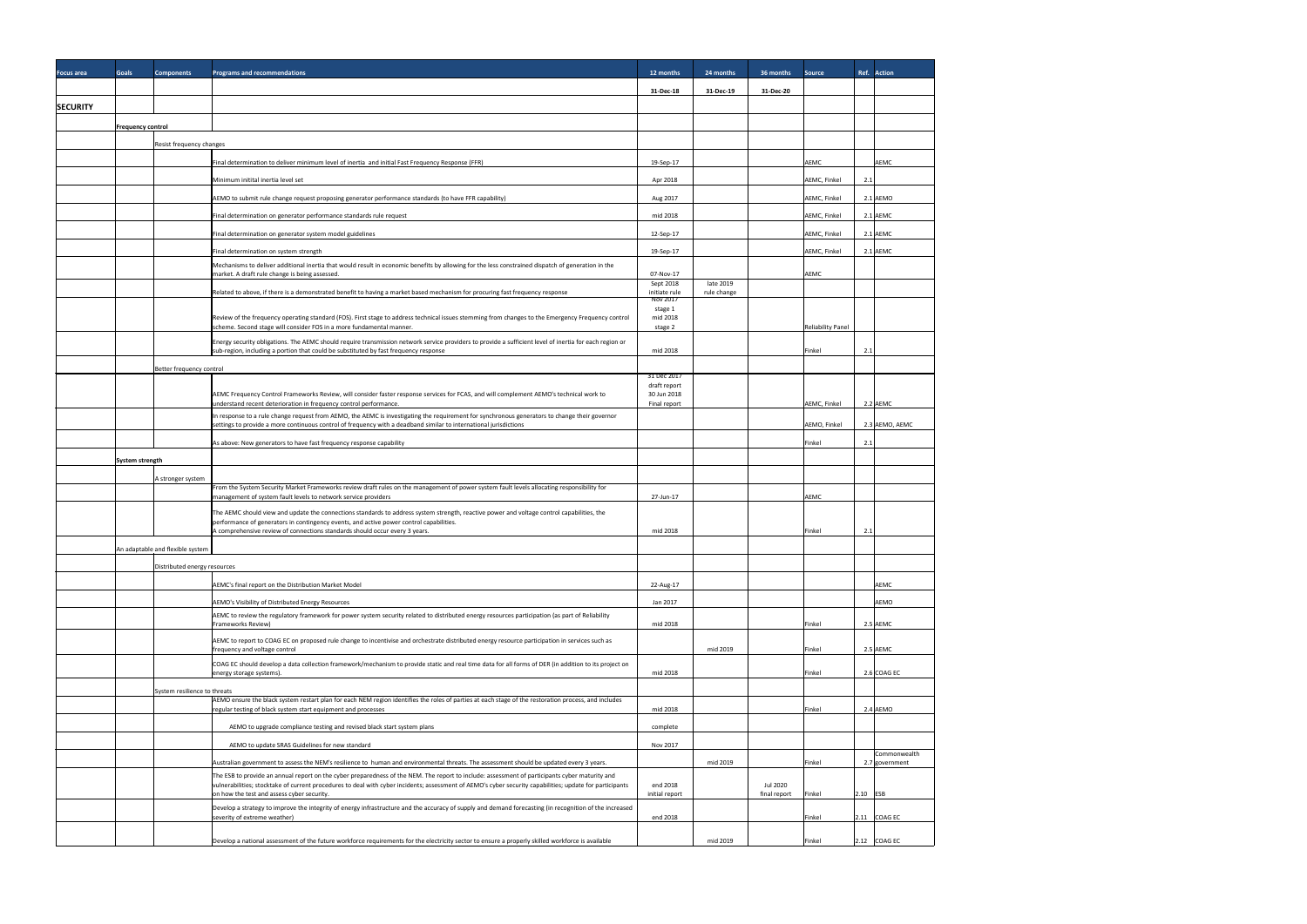| Focus area Goals   | <b>Components</b>                                | <b>Programs and recommendations</b>                                                                                                                                                                                                                                                                       | 12 months             | 24 months | 36 months | <b>Source</b>          |         | Ref. Action              |
|--------------------|--------------------------------------------------|-----------------------------------------------------------------------------------------------------------------------------------------------------------------------------------------------------------------------------------------------------------------------------------------------------------|-----------------------|-----------|-----------|------------------------|---------|--------------------------|
|                    |                                                  |                                                                                                                                                                                                                                                                                                           | 31-Dec-18             | 31-Dec-19 | 31-Dec-20 |                        |         |                          |
| <b>RELIABILITY</b> |                                                  |                                                                                                                                                                                                                                                                                                           |                       |           |           |                        |         |                          |
|                    |                                                  |                                                                                                                                                                                                                                                                                                           |                       |           |           |                        |         |                          |
|                    | <b>Efficient market-based approach</b>           |                                                                                                                                                                                                                                                                                                           |                       |           |           |                        |         |                          |
|                    |                                                  |                                                                                                                                                                                                                                                                                                           |                       |           |           |                        |         |                          |
|                    |                                                  | The Reliability Standard and Settings review occurs every four years. The 2018 review will consider the standard and settings to apply from 1 July<br>2020. The review will assess whether the current reliability framework is appropriate given the range of factors affecting reliability including a  |                       |           |           |                        |         |                          |
|                    |                                                  | changing generation mix and opportunities for demand side participation.                                                                                                                                                                                                                                  | 30-Apr-18             |           |           |                        |         | <b>Reliability Panel</b> |
|                    |                                                  |                                                                                                                                                                                                                                                                                                           | 31 Dec 2017           |           |           |                        |         |                          |
|                    |                                                  | The AEMC is conducting a Reliability Frameworks Review to assess changes necessary to provide an adequate amount of dispatchable energy in the                                                                                                                                                            | interim               |           |           |                        |         |                          |
|                    |                                                  | NEM to meet the reliability standard. The Review will assess existing and potentially new elements and mechanisms that could address reliability in                                                                                                                                                       | 30 Jun 2018           |           |           |                        |         |                          |
|                    |                                                  | both the short- and long-term.                                                                                                                                                                                                                                                                            | final                 |           |           |                        |         | AEMC                     |
|                    |                                                  | The Reliability Frameworks Review will address various Finkel review recommendations:                                                                                                                                                                                                                     | 31 Dec 2017           |           |           |                        |         |                          |
|                    |                                                  | a. the suitability of a 'day-ahead' market to assist in maintaining system reliability.<br>b. the need for a Strategic Reserve as a safety net in exceptional circumstances as an enhancement or replacement of the Reliability and Emergence                                                             | interim<br>Mar 2018   |           |           |                        |         |                          |
|                    |                                                  | Reserve Trader mechanism. AEMO to lodge any rule change request in relation to RERT in light of proof of concept work with ARENA.                                                                                                                                                                         | rule change lodged    |           |           |                        |         |                          |
|                    |                                                  | c. to develop and implement a Generator Reliability Obligation, including a forward looking regional reliability assessment, to ensure adequate                                                                                                                                                           | 30 Jun 2018           |           |           |                        | 3.3,    |                          |
|                    |                                                  | dispatchable capacity is present in each region.                                                                                                                                                                                                                                                          | final                 |           |           | Finkel                 | 3.4     | AEMO, AEMC               |
|                    |                                                  | AEMO is providing advice to the Federal Energy Minister on the: the adequacy of current and forecast levels of dispatchable resources to meet the                                                                                                                                                         |                       |           |           |                        |         |                          |
|                    |                                                  | reliability standard over the next 10 years, given forecast exit of base-load generation, options to deliver adequate levels of dispatchable power into                                                                                                                                                   |                       |           |           |                        |         |                          |
|                    |                                                  | the future, and mechanisms to stabliise wholesale electricity prices.                                                                                                                                                                                                                                     | 01-Sep-17             |           |           |                        |         | <b>AEMO</b>              |
|                    |                                                  |                                                                                                                                                                                                                                                                                                           |                       |           |           |                        |         |                          |
|                    |                                                  |                                                                                                                                                                                                                                                                                                           |                       |           |           |                        |         |                          |
|                    |                                                  | AEMO advice on South Australia licensing arrangements                                                                                                                                                                                                                                                     | Aug 2017              |           |           |                        |         |                          |
|                    |                                                  |                                                                                                                                                                                                                                                                                                           |                       |           |           |                        |         |                          |
|                    |                                                  |                                                                                                                                                                                                                                                                                                           |                       |           |           |                        |         |                          |
|                    | Information                                      | AEMO to publish its short term demand forecast methodology, FY2018 summer forecast, preparedness for FY2018 summer                                                                                                                                                                                        | 01-Sep-17             |           |           |                        |         |                          |
|                    |                                                  |                                                                                                                                                                                                                                                                                                           |                       |           |           |                        |         |                          |
|                    |                                                  |                                                                                                                                                                                                                                                                                                           |                       |           |           |                        |         |                          |
|                    |                                                  | Rule change to replace the contingency-based definitions of lack of reserve conditions with a system triggered by a wider range of risks                                                                                                                                                                  |                       |           |           |                        |         |                          |
|                    |                                                  |                                                                                                                                                                                                                                                                                                           |                       |           |           |                        |         |                          |
|                    |                                                  |                                                                                                                                                                                                                                                                                                           |                       |           |           |                        |         |                          |
|                    |                                                  | AEMO's statement of opportunities, energy adequacy assessment program, and projected assessments of system adequacy                                                                                                                                                                                       | ongoing               |           |           |                        |         |                          |
|                    |                                                  |                                                                                                                                                                                                                                                                                                           |                       |           |           |                        |         |                          |
|                    |                                                  |                                                                                                                                                                                                                                                                                                           |                       |           |           |                        |         |                          |
|                    |                                                  | Generators to provide information on their fuel resource adequacy and fuel supply contracts                                                                                                                                                                                                               | 01-Dec-17             |           |           |                        |         |                          |
|                    |                                                  |                                                                                                                                                                                                                                                                                                           |                       |           |           |                        |         |                          |
|                    |                                                  |                                                                                                                                                                                                                                                                                                           |                       |           |           |                        |         |                          |
|                    | Appropriate intervention mechanisms              |                                                                                                                                                                                                                                                                                                           |                       |           |           |                        |         |                          |
|                    |                                                  |                                                                                                                                                                                                                                                                                                           |                       |           |           |                        |         |                          |
|                    |                                                  | The Reliability Frameworks Review will consider changes that are required to existing intervention mechanisms, including (as above) the the need for<br>a Strategic Reserve as a safety net in exceptional circumstances as an enhancement or replacement of the Reliability and Emergence Reserve Trader |                       |           |           |                        |         |                          |
|                    |                                                  | mechanism.                                                                                                                                                                                                                                                                                                | Report to COAG Energy |           |           | Finkel,                |         |                          |
|                    |                                                  | AEMO considering the strategic reserve and the RERT as part of advice to Minister.                                                                                                                                                                                                                        | Council June 2018     |           |           | <b>Energy Minister</b> |         | 3.4 AEMO, AEMC           |
|                    |                                                  |                                                                                                                                                                                                                                                                                                           |                       |           |           |                        |         |                          |
|                    |                                                  | AEMO to have last resort power to procure or enter into commercial arrangements to have gas fired generators available to maintain reliability of                                                                                                                                                         | 1 Sept 2017           |           |           |                        |         |                          |
|                    |                                                  | electricity supply in emergency situations                                                                                                                                                                                                                                                                | initial response      |           |           | Finkel                 |         | $4.2$ AEMO               |
|                    |                                                  |                                                                                                                                                                                                                                                                                                           |                       |           |           |                        |         |                          |
|                    | <b>Clear and transparent information signals</b> |                                                                                                                                                                                                                                                                                                           |                       |           |           |                        |         |                          |
|                    |                                                  |                                                                                                                                                                                                                                                                                                           |                       |           |           |                        |         |                          |
|                    |                                                  | AEMO to publish an independent review of it's short term demand forecast methodology, FY2018 summer forecast, preparedness for FY2018                                                                                                                                                                     |                       |           |           |                        |         |                          |
|                    |                                                  | summer                                                                                                                                                                                                                                                                                                    | Sep-17                |           |           | Finkel                 |         | 1.1 AEMO                 |
|                    |                                                  |                                                                                                                                                                                                                                                                                                           |                       |           |           |                        |         |                          |
|                    |                                                  | AEMO has recently submitted a rule change request to the AEMC to replace the current contingency-based definitions of lack of reserve conditions<br>with a system triggered by a wider range of risks than those presently allowed for in the definitions.                                                |                       |           |           |                        |         |                          |
|                    |                                                  |                                                                                                                                                                                                                                                                                                           |                       |           |           | AEMO                   |         | AEMC                     |
|                    |                                                  |                                                                                                                                                                                                                                                                                                           |                       |           |           |                        |         |                          |
|                    |                                                  |                                                                                                                                                                                                                                                                                                           |                       |           |           |                        |         |                          |
|                    |                                                  | AEMO's statement of opportunities, energy adequacy assessment program, and projected assessments of system adequacy                                                                                                                                                                                       | ongoing               | ongoing   | ongoing   |                        |         |                          |
|                    |                                                  | The AEMC's Reliability Panel publishes information on the reliability outlook for the medium-term (generally 3 to 7 years), as part of its four year                                                                                                                                                      |                       |           |           |                        |         |                          |
|                    |                                                  | Review of the reliability standard and settings.                                                                                                                                                                                                                                                          |                       |           |           |                        |         |                          |
|                    |                                                  |                                                                                                                                                                                                                                                                                                           | 2018                  |           |           |                        |         |                          |
|                    |                                                  | AEMO to require generators to provide information on their fuel resource adequacy and fuel supply contracts, to enable it to better assess fuel                                                                                                                                                           |                       |           |           |                        |         |                          |
|                    |                                                  | availability. Data collection, risk assessment and required changes to procedures and guidelines.                                                                                                                                                                                                         |                       |           |           | Finkel                 | 4.1 AER | AEMO, generators,        |
|                    |                                                  | The AER will then implement targeted monitoring to ensure there is compliance with the provision.                                                                                                                                                                                                         | Dec 2017              |           |           |                        |         |                          |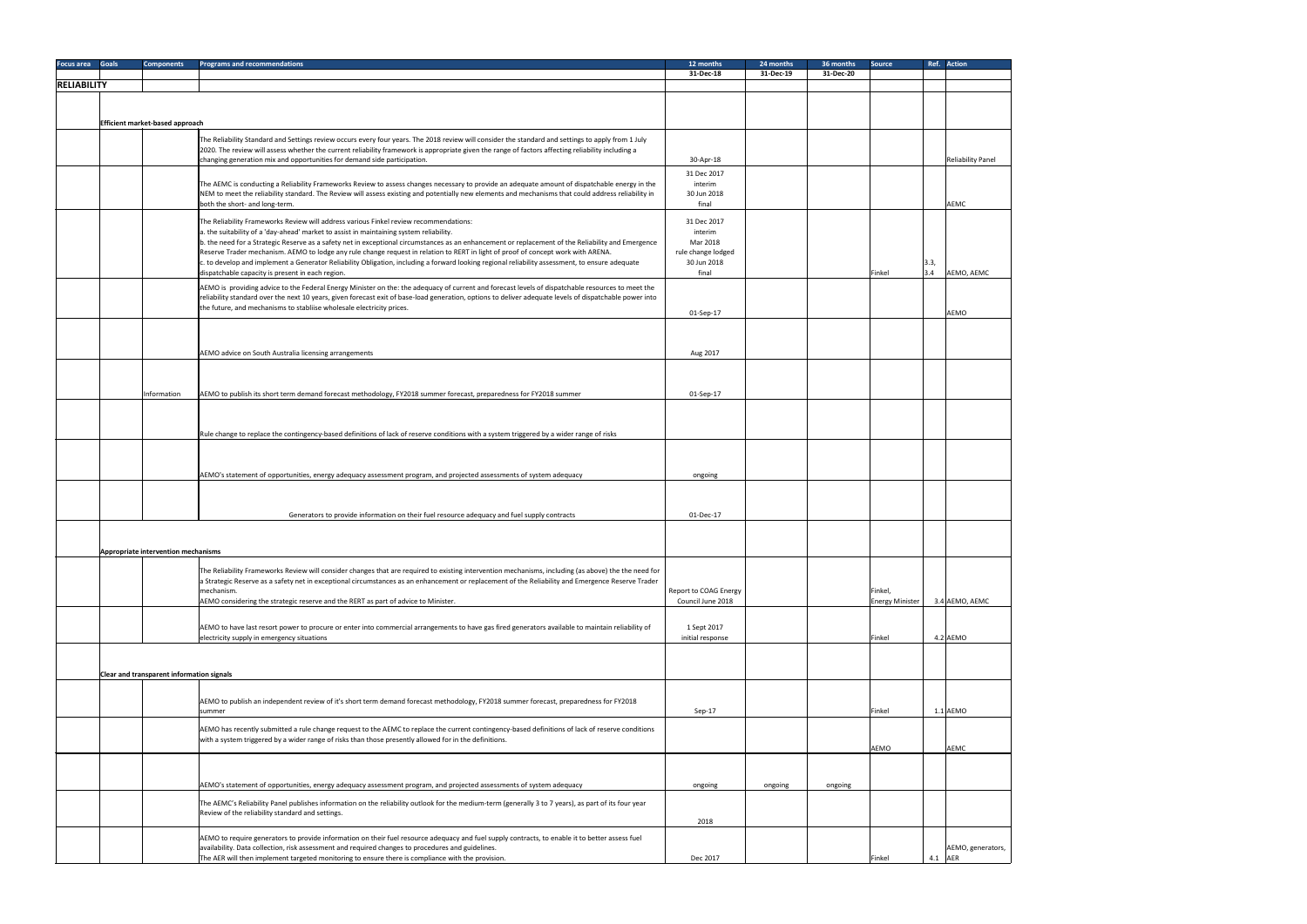| Focus area               | <b>Goals</b>                            | <b>Components</b>    | <b>Programs and recommendations</b>                                                                                                                                               | 12 months     | 24 months | 36 months Source |                                       | Ref. Action           |
|--------------------------|-----------------------------------------|----------------------|-----------------------------------------------------------------------------------------------------------------------------------------------------------------------------------|---------------|-----------|------------------|---------------------------------------|-----------------------|
|                          |                                         |                      |                                                                                                                                                                                   | 31-Dec-18     | 31-Dec-19 | 31-Dec-20        |                                       |                       |
| <b>EFFECTIVE MARKETS</b> |                                         |                      |                                                                                                                                                                                   |               |           |                  |                                       |                       |
|                          |                                         |                      |                                                                                                                                                                                   |               |           |                  |                                       |                       |
|                          | <b>Market participation</b>             |                      |                                                                                                                                                                                   |               |           |                  |                                       |                       |
|                          |                                         |                      |                                                                                                                                                                                   |               |           |                  |                                       |                       |
|                          |                                         |                      |                                                                                                                                                                                   |               |           |                  |                                       |                       |
|                          |                                         | Participation        |                                                                                                                                                                                   |               |           |                  |                                       |                       |
|                          |                                         |                      | AEMC analysis of Distribution Market Model, examining how distributed energy can be integrated into and participate in the NEM. This is part of its                               |               |           |                  |                                       |                       |
|                          |                                         |                      | Future Power System Security Program.                                                                                                                                             | 22-Aug-17     |           |                  | <b>AEMC</b>                           |                       |
|                          |                                         |                      |                                                                                                                                                                                   |               |           |                  |                                       |                       |
|                          |                                         |                      | Rule change on requirements for non-scheduled generators and loads to be scheduled and participate in central dispatch                                                            | 12-Sep-17     |           |                  | Snowy, ENGIE                          | AEMC                  |
|                          |                                         |                      |                                                                                                                                                                                   |               |           |                  |                                       |                       |
|                          |                                         |                      | COAG EC to direct AEMC to recommend a mechanism that facilitates demand response in the wholesale market (including a draft rule change proposal<br>for consideration by the EC). | mid 2018      |           |                  | Finkel                                | 6.7                   |
|                          |                                         |                      |                                                                                                                                                                                   |               |           |                  |                                       |                       |
|                          |                                         |                      |                                                                                                                                                                                   |               |           |                  |                                       |                       |
|                          |                                         |                      | Information on market participation                                                                                                                                               |               |           |                  |                                       |                       |
|                          |                                         |                      | Develop a credible survey on electricity trading hedging products. Absent industry action, the AEMC will consider whether electricity OTCs should                                 |               |           |                  |                                       |                       |
|                          |                                         |                      | continue to be exempt from derivative trade reporting requirements.                                                                                                               |               |           |                  | <b>AEMC Retail Competition Review</b> | 9 Retailers, industry |
|                          |                                         |                      | The Energy Security Board's annual Health of the NEM report should include information on the price and availability of long-term retail contracts for                            |               |           |                  |                                       |                       |
|                          |                                         |                      | commercial and industrials.                                                                                                                                                       | end 2017      |           |                  | Finkel                                | $6.2$ ESB             |
|                          |                                         |                      |                                                                                                                                                                                   |               |           |                  |                                       |                       |
|                          | <b>Transparent and efficient prices</b> |                      |                                                                                                                                                                                   |               |           |                  |                                       |                       |
|                          |                                         |                      |                                                                                                                                                                                   |               |           |                  |                                       |                       |
|                          |                                         |                      |                                                                                                                                                                                   |               |           |                  |                                       |                       |
|                          |                                         | Market overview      |                                                                                                                                                                                   |               |           |                  |                                       |                       |
|                          |                                         |                      | ACCC inquiry into retail electricity prices in the NEM. Scope of inquiry is broad and may examine issues associated with vertical integration and                                 | draft Sept 17 |           |                  |                                       |                       |
|                          |                                         |                      | wholesale market power.                                                                                                                                                           | Final Jun 18  |           |                  |                                       |                       |
|                          |                                         |                      |                                                                                                                                                                                   |               |           |                  |                                       |                       |
|                          |                                         | Specific initiatives |                                                                                                                                                                                   |               |           |                  |                                       |                       |
|                          |                                         |                      |                                                                                                                                                                                   |               |           |                  |                                       |                       |
|                          |                                         |                      | Rule change on whether to align the settlement time period (currently 30 minutes) with the 5 minute dispatch period.                                                              | 28-Nov-17     |           |                  | <b>Sun Metals</b>                     | <b>AEMC</b>           |
|                          |                                         |                      |                                                                                                                                                                                   |               |           |                  |                                       |                       |
|                          |                                         |                      | Creation of pricing mechanisms for the provision of inertia and fast frequency response                                                                                           |               |           |                  |                                       |                       |
|                          |                                         |                      |                                                                                                                                                                                   |               |           |                  |                                       |                       |
|                          |                                         |                      |                                                                                                                                                                                   |               |           |                  |                                       |                       |
|                          |                                         |                      | Implementation of cost-reflective network tariffs                                                                                                                                 | 01-Dec-17     |           |                  |                                       | Networks              |
|                          |                                         |                      |                                                                                                                                                                                   |               |           |                  |                                       |                       |
|                          |                                         |                      | Market reforms to facilitate and adapt to change                                                                                                                                  |               |           |                  |                                       |                       |
|                          |                                         |                      |                                                                                                                                                                                   |               |           |                  |                                       |                       |
|                          |                                         | Trial programs       |                                                                                                                                                                                   |               |           |                  |                                       |                       |
|                          |                                         |                      |                                                                                                                                                                                   |               |           |                  |                                       |                       |
|                          |                                         |                      | AEMC to review and update the regulatory framework to facilitate proof-of-concept testing of innovative approaches and technologies. AEMO/ARENA                                   |               |           |                  |                                       |                       |
|                          |                                         |                      | to lodge rule change request if proof of concept trials identify a barrier.                                                                                                       | 31-Dec-18     |           |                  | Finkel                                | $2.8$ AEMC            |
|                          |                                         |                      |                                                                                                                                                                                   |               |           |                  |                                       |                       |
|                          |                                         |                      | A funding source for trials by AEMO and the Australian Renewable Energy Agency should be assured for the long term. First two projects have been                                  |               |           |                  |                                       |                       |
|                          |                                         |                      | funded (August 2017)                                                                                                                                                              |               |           |                  | Finkel                                | $2.9$ COAG EC         |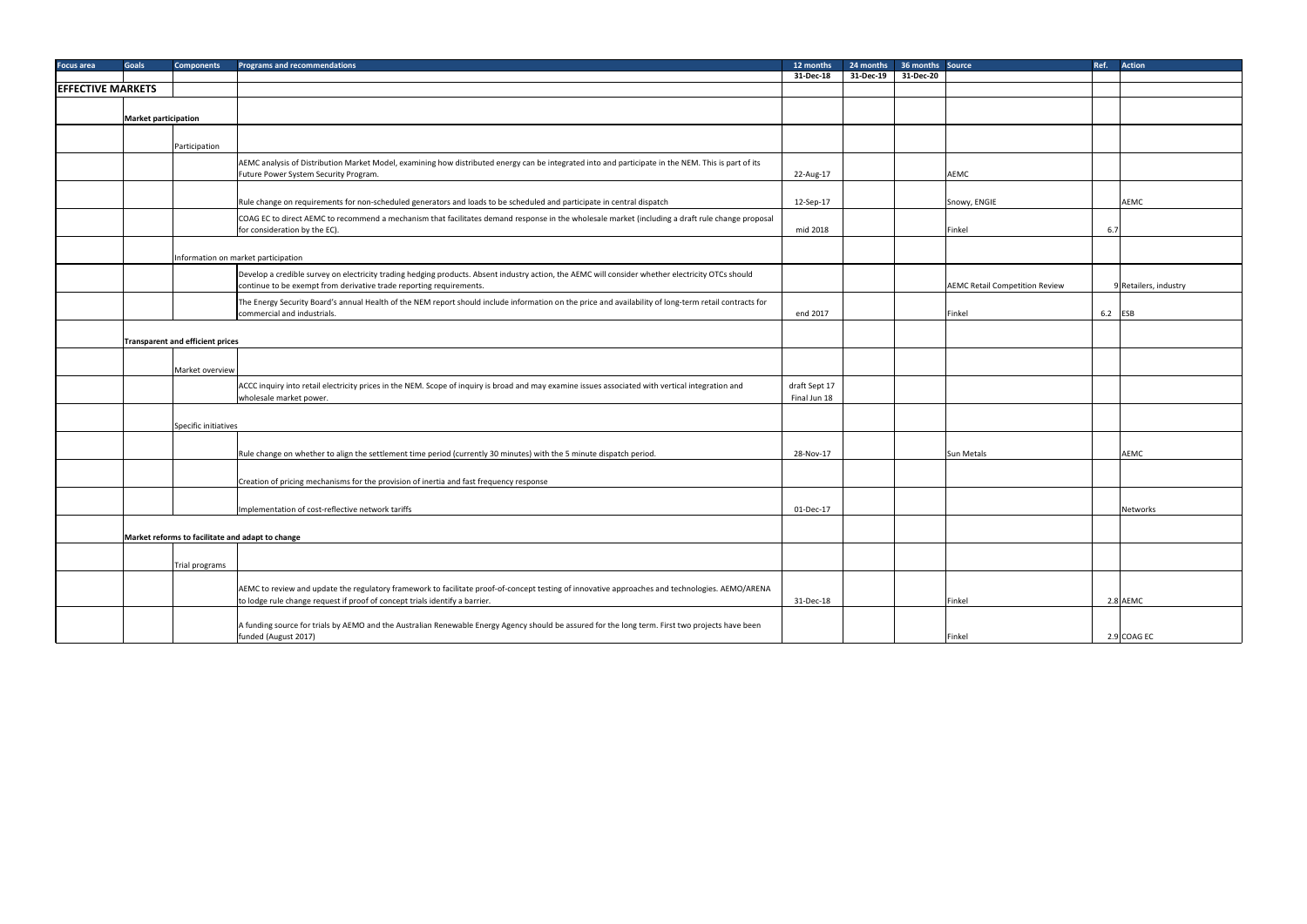| <b>Focus area Goals</b> | <b>Components</b>                               | <b>Programs and recommendations</b>                                                                                                                                                                                                                                | 12 months        |                     | 24 months 36 months Source | Action<br>Ref.   |
|-------------------------|-------------------------------------------------|--------------------------------------------------------------------------------------------------------------------------------------------------------------------------------------------------------------------------------------------------------------------|------------------|---------------------|----------------------------|------------------|
|                         |                                                 |                                                                                                                                                                                                                                                                    |                  |                     |                            |                  |
|                         |                                                 |                                                                                                                                                                                                                                                                    | 31-Dec-18        | 31-Dec-19 31-Dec-20 |                            |                  |
|                         |                                                 |                                                                                                                                                                                                                                                                    |                  |                     |                            |                  |
| <b>NETWORKS</b>         |                                                 |                                                                                                                                                                                                                                                                    |                  |                     |                            |                  |
|                         |                                                 |                                                                                                                                                                                                                                                                    |                  |                     |                            |                  |
|                         | Efficient regulation of monopoly infrastructure |                                                                                                                                                                                                                                                                    |                  |                     |                            |                  |
|                         |                                                 |                                                                                                                                                                                                                                                                    |                  |                     |                            |                  |
|                         |                                                 | Delineation of competitive and regulated services                                                                                                                                                                                                                  |                  |                     |                            |                  |
|                         |                                                 |                                                                                                                                                                                                                                                                    |                  |                     |                            |                  |
|                         |                                                 | Introduction of metering competition (except Victoria).                                                                                                                                                                                                            | 1-Dec-17         |                     |                            | Industry         |
|                         |                                                 |                                                                                                                                                                                                                                                                    |                  |                     |                            |                  |
|                         |                                                 | Distribution network service providers (DNSPs) implementing AER guidelines on ring-fencing                                                                                                                                                                         | $Jan-18$         |                     |                            | DNSPs, AER       |
|                         |                                                 |                                                                                                                                                                                                                                                                    |                  |                     |                            |                  |
|                         |                                                 | Transmission connections and planning arrangements rule change allows contestability for connection services while keeping the Transmission<br>network services provider (TNSP) responsible for network outcomes                                                   |                  |                     |                            | <b>TNSPs</b>     |
|                         |                                                 |                                                                                                                                                                                                                                                                    |                  |                     |                            |                  |
|                         |                                                 | Contestability of energy services, rule change requests:                                                                                                                                                                                                           |                  |                     |                            |                  |
|                         |                                                 | a. COAG EC seeks to reinforce the principle that only natural monopoly services be regulated<br>b. The Australian Energy Council (AEC) seeks contestable frameworks for some inputs (e.g. network support) that DNSPs use                                          | a. 21 Nov 2017   |                     | COAG EC, AEC               | <b>AEMC</b>      |
|                         |                                                 |                                                                                                                                                                                                                                                                    |                  |                     |                            |                  |
|                         |                                                 | Off-grid electricity supply, rule change request. Western Power proposes a change to facilitate distributors using off-grid supply models to supply                                                                                                                |                  |                     |                            |                  |
|                         |                                                 | customers with electricity, instead of maintaining or replacing the network assets through which customers were previously supplied. Under the<br>proposal, the AER would determine whether such supply is economically regulated or contestably provided.         | 19-Dec-17        |                     |                            |                  |
|                         |                                                 |                                                                                                                                                                                                                                                                    |                  |                     |                            |                  |
|                         | Economic regulation                             |                                                                                                                                                                                                                                                                    |                  |                     |                            |                  |
|                         |                                                 |                                                                                                                                                                                                                                                                    |                  |                     |                            |                  |
|                         |                                                 | COAG EC or AEMC commission financial modelling to test if there is a preference for capital investments in network assets over operational<br>expenditure on demand-side measures.                                                                                 | mid 2018         |                     | Finkel                     | 6.8 AEMC         |
|                         |                                                 |                                                                                                                                                                                                                                                                    |                  |                     |                            |                  |
|                         |                                                 | Final report Electricity Network Economic Regulatory Frameworks Review                                                                                                                                                                                             | $01$ -Jul-18     |                     |                            |                  |
|                         |                                                 |                                                                                                                                                                                                                                                                    |                  |                     |                            |                  |
|                         |                                                 | If modelling demonstrates bias, COAG EC should direct AEMC look at alternative models such as total expenditure approach.<br>AEMC/AER to progress after finalisation of contestability rule change.                                                                |                  | mid 2019            | Finkel                     | 6.8 AEMC         |
|                         |                                                 |                                                                                                                                                                                                                                                                    |                  |                     |                            |                  |
|                         |                                                 | COAG EC to finalise and implement the proposed reforms to Limited Merits Review                                                                                                                                                                                    | end 2017         |                     | Finkel                     | $5.4$ COAG EC    |
|                         |                                                 |                                                                                                                                                                                                                                                                    |                  |                     |                            |                  |
|                         |                                                 | COAG EC commission a further review of the Regulatory Investment Test for Transmission to ensure the reforms implemented following the 2017                                                                                                                        |                  |                     |                            |                  |
|                         |                                                 | COAG EC review have been effective. A review of the Regulatory Investment Test for Distribution should occur at the same time.                                                                                                                                     |                  |                     | mid 2020   Finkel          | $5.5$ COAG EC    |
|                         |                                                 | Ensure DNSPs financial incentives allow for distributed energy resources to contribute to the management of network constraints (e.g. through                                                                                                                      |                  |                     |                            |                  |
|                         |                                                 | demand side participation). Considered as part of the AEMC's 2018 Electricity network economic regulatory framework review.                                                                                                                                        |                  |                     |                            |                  |
|                         |                                                 |                                                                                                                                                                                                                                                                    |                  |                     |                            |                  |
|                         |                                                 | Evolution of networks as efficient platforms for energy services                                                                                                                                                                                                   |                  |                     |                            |                  |
|                         |                                                 |                                                                                                                                                                                                                                                                    |                  |                     |                            |                  |
|                         |                                                 | Following a rule change, cost reflective network tariffs are being implemented.                                                                                                                                                                                    | 01-Dec-17        |                     |                            | <b>DNSPs</b>     |
|                         |                                                 |                                                                                                                                                                                                                                                                    |                  |                     |                            |                  |
|                         | Distribution                                    |                                                                                                                                                                                                                                                                    |                  |                     |                            |                  |
|                         |                                                 | The AEMC's Distribution Market Model review examined how to efficiently integrate DER into the NEM. Findings and recommendations for additional                                                                                                                    |                  |                     |                            |                  |
|                         |                                                 | analysis have been proposed.                                                                                                                                                                                                                                       | 22-Aug-17        |                     |                            |                  |
|                         |                                                 |                                                                                                                                                                                                                                                                    |                  |                     |                            |                  |
|                         | Transmission                                    |                                                                                                                                                                                                                                                                    |                  |                     |                            |                  |
|                         |                                                 | AEMC is reviewing whether generation and transmission investments are efficiently coordinated. This is being addressed in the reporting on drivers of                                                                                                              | 22 Aug 2017      |                     |                            |                  |
|                         |                                                 | change that impact transmission frameworks.                                                                                                                                                                                                                        | Discussion paper |                     |                            |                  |
|                         |                                                 | AEMO to develop an integrated grid plan to facilitate the efficient development and connection of renewable energy zones across the NEM. Work to be                                                                                                                |                  |                     |                            |                  |
|                         |                                                 | conducted in consultation with transmission network service providers (TNSPs) and stakeholders.                                                                                                                                                                    | mid 2018         |                     | Finkel                     | 5.1 AEMO, TNSPs  |
|                         |                                                 | AEMO, in consultation with TNSPs and consistent with the integrated grid plan should develop a list of priority projects in each region that government                                                                                                            |                  |                     |                            |                  |
|                         |                                                 | could support if the required investment to enable the development of renewable energy zones does not occur.<br>The AEMC to develop a rigorous framework to evaluate the priority projects, including guidance for government on the circumstances in which it may |                  |                     |                            |                  |
|                         |                                                 | intervene to facilitate specific transmission investments.                                                                                                                                                                                                         |                  | mid 2019            | Finkel                     | 5.2 AEMO, AEMC   |
|                         |                                                 |                                                                                                                                                                                                                                                                    |                  |                     |                            |                  |
|                         |                                                 | Extended National Transmission Network Development Plan                                                                                                                                                                                                            | Dec 2017         |                     |                            |                  |
|                         |                                                 |                                                                                                                                                                                                                                                                    |                  |                     |                            |                  |
|                         |                                                 | Stage two final report on drivers of change                                                                                                                                                                                                                        | mid 2018         |                     |                            |                  |
|                         |                                                 |                                                                                                                                                                                                                                                                    |                  |                     |                            |                  |
|                         |                                                 | COAG EC, in consultation with the ESB, to review how AEMO's role in national transmission planning can be enhanced                                                                                                                                                 |                  |                     | Finkel                     | 5.3 COAG EC, ESB |
|                         |                                                 |                                                                                                                                                                                                                                                                    |                  |                     |                            |                  |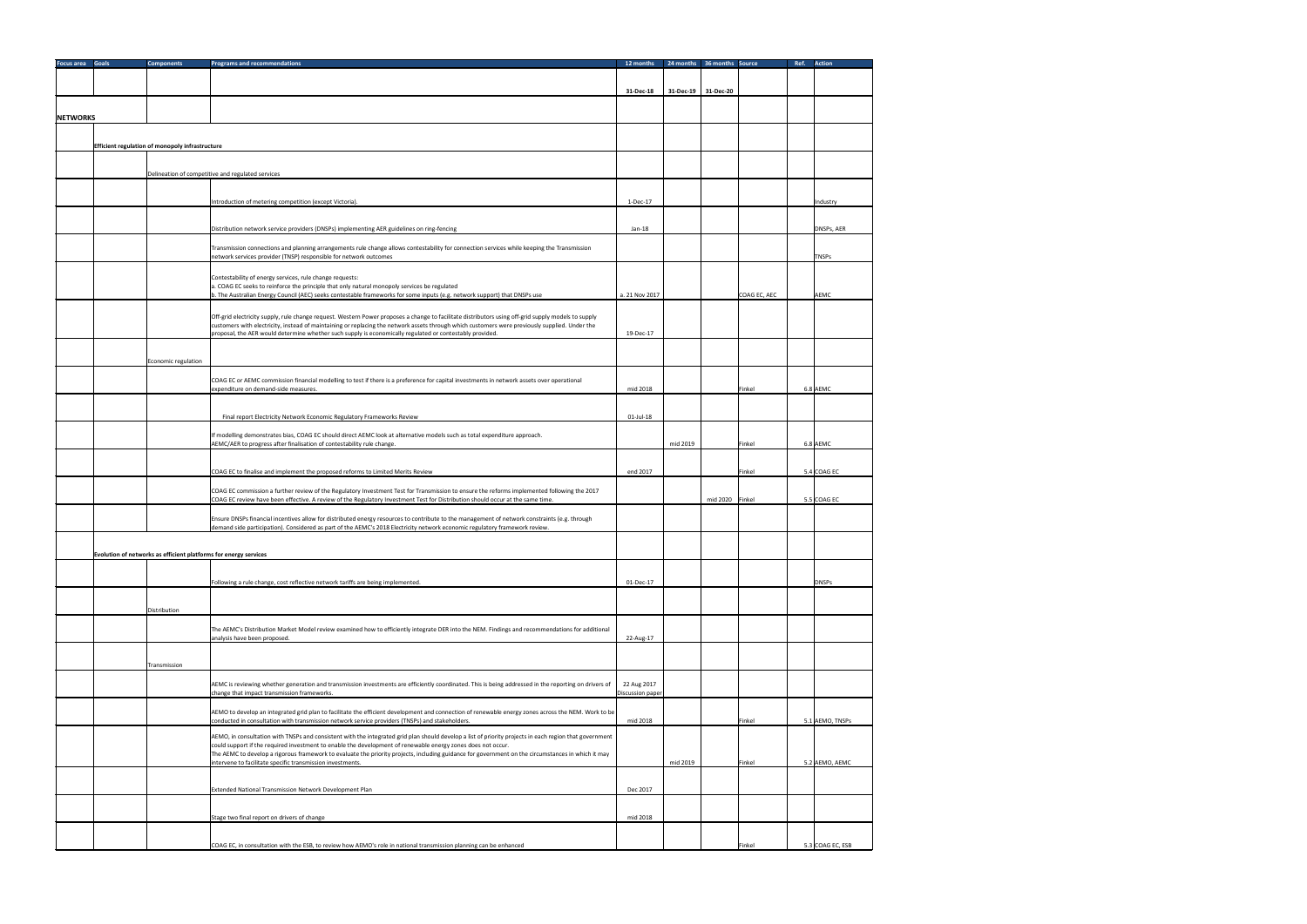| <b>Focus area</b> | <b>Goals</b>                     | <b>Components</b>                                    | <b>Programs and recommendations</b>                                                                                                                                                                                                                                  | 12 months                  | 24 months                     | 36 months<br><b>Source</b>                                                     | Ref. Action     |
|-------------------|----------------------------------|------------------------------------------------------|----------------------------------------------------------------------------------------------------------------------------------------------------------------------------------------------------------------------------------------------------------------------|----------------------------|-------------------------------|--------------------------------------------------------------------------------|-----------------|
|                   |                                  |                                                      |                                                                                                                                                                                                                                                                      | 31-Dec-18                  | 31-Dec-19                     | 31-Dec-20                                                                      |                 |
| <b>GAS</b>        |                                  |                                                      |                                                                                                                                                                                                                                                                      |                            |                               |                                                                                |                 |
|                   |                                  |                                                      |                                                                                                                                                                                                                                                                      |                            |                               |                                                                                |                 |
|                   | Access to efficiently priced gas |                                                      |                                                                                                                                                                                                                                                                      |                            |                               |                                                                                |                 |
|                   |                                  |                                                      | The Peak Supply Guarantee involves gas producers making gas available to meet peak demand periods in the NEM, including with<br>AEMO having the power to direct the market.                                                                                          | late 2017                  |                               | Commonwealth<br>Government                                                     | Gas producers   |
|                   |                                  |                                                      |                                                                                                                                                                                                                                                                      |                            |                               |                                                                                |                 |
|                   |                                  |                                                      | 2017 budget measures to improve domestic gas supplies include:<br>a. cost benefit study into the construction of gas pipelines from the Northern Territory and Western Australia                                                                                     |                            |                               |                                                                                |                 |
|                   |                                  |                                                      | b. a bioregional assessment program to assess potential impacts on waterways and aquifers from unconventional gas projects                                                                                                                                           |                            |                               |                                                                                |                 |
|                   |                                  |                                                      | c. Gas acceleration program (GAP) to accelerate the development of onshore gas fields<br>d. funding to overcome regulatory barriers and inconsistent policies                                                                                                        |                            | GAP initiative is for 3 years | Commonwealth<br>Government                                                     |                 |
|                   |                                  |                                                      | Australian Domestic Gas Security Mechanism to deliver sufficient natural gas to meet the forecast requirements of the domestic<br>market, including limiting LNG exports if required. Annual decision on whether to invoke the mechanism.                            |                            | each year                     | Decision on whether to invoke the mechanism is made Commonwealth<br>Government |                 |
|                   |                                  |                                                      | Governments should adopt a case by case evidence based regime to assess individual gas projects, and landholders would receive fair                                                                                                                                  |                            |                               |                                                                                |                 |
|                   |                                  |                                                      | compensation                                                                                                                                                                                                                                                         |                            |                               | Finkel                                                                         | 4.3 Governments |
|                   |                                  |                                                      | COAG EC should make available relevant regulatory and scientific data on gas in an informative and easily accessible way                                                                                                                                             |                            |                               | Finkel                                                                         | 4.4 COAG EC     |
|                   |                                  |                                                      |                                                                                                                                                                                                                                                                      |                            |                               |                                                                                |                 |
|                   |                                  | Access to efficiently priced pipeline infrastructure |                                                                                                                                                                                                                                                                      |                            |                               |                                                                                |                 |
|                   |                                  |                                                      | The Gas Market Reform Group (GMRG) developed an information and arbitration framework for non-scheme pipelines. The                                                                                                                                                  | 1 Aug 2017,                |                               |                                                                                |                 |
|                   |                                  |                                                      | framework commenced in August 2017, the information provision requirements in the regime commence 1 February 2018.                                                                                                                                                   | 1 Feb 2018                 |                               | GMRG                                                                           |                 |
|                   |                                  |                                                      | The AEMC is reviewing the economic regulation of covered pipelines.                                                                                                                                                                                                  | mid 2018                   |                               |                                                                                | AEMC            |
|                   |                                  |                                                      | The Senior Committee of Officials to report on regulatory options to strengthen pipeline regulation                                                                                                                                                                  | end 2017                   |                               |                                                                                |                 |
|                   |                                  |                                                      |                                                                                                                                                                                                                                                                      |                            |                               |                                                                                |                 |
|                   | <b>Market information</b>        |                                                      |                                                                                                                                                                                                                                                                      |                            |                               |                                                                                |                 |
|                   |                                  |                                                      |                                                                                                                                                                                                                                                                      |                            |                               |                                                                                |                 |
|                   |                                  | Market assessment                                    |                                                                                                                                                                                                                                                                      |                            |                               |                                                                                |                 |
|                   |                                  |                                                      | ACCC inquiry into the supply of and demand for wholesale gas in Australia, including focus on pricing, volumes, domestic availability<br>compared to export, the availability of goods or services that facilitate the supply of gas or gas transportation services. |                            | in October 2017               | Reports every 6 months for next 3 years, commending Commonwealth<br>Government | ACCC            |
|                   |                                  |                                                      |                                                                                                                                                                                                                                                                      |                            |                               |                                                                                |                 |
|                   |                                  | Gas Bulletin Board improvements                      |                                                                                                                                                                                                                                                                      |                            |                               |                                                                                |                 |
|                   |                                  |                                                      | Improvements to AEMO's Gas Bulletin Board being progressed in rule change processes:<br>1. information on planned asset retirements and capacity outlooks for gas powered generators                                                                                 | Sept 2017 for GPG          |                               |                                                                                |                 |
|                   |                                  |                                                      | 2. recommendations from GMRG, for e.g. to publish secondary pipeline trading capacity trades data                                                                                                                                                                    | information                |                               |                                                                                | <b>AEMC</b>     |
|                   |                                  |                                                      |                                                                                                                                                                                                                                                                      |                            |                               |                                                                                |                 |
|                   |                                  |                                                      | Additional AEMO improvements to the Gas Bulletin Board (e.g. publish voluntary pricing information)                                                                                                                                                                  |                            |                               |                                                                                | <b>AEMO</b>     |
|                   |                                  |                                                      | AEMO to publish real time gas flows and market analysis to assist participants make operational decisions.                                                                                                                                                           |                            |                               | Commonwealth<br>government                                                     | <b>AEMO</b>     |
|                   |                                  |                                                      |                                                                                                                                                                                                                                                                      |                            |                               |                                                                                |                 |
|                   |                                  | Information                                          |                                                                                                                                                                                                                                                                      |                            |                               |                                                                                |                 |
|                   |                                  |                                                      | AEMO to require generators to provide information on their fuel resource adequacy and fuel supply contracts, to enable it to better                                                                                                                                  |                            |                               |                                                                                |                 |
|                   |                                  |                                                      | assess fuel availability                                                                                                                                                                                                                                             |                            | mid 2019                      | Finkel                                                                         | 4.1 generators  |
|                   |                                  |                                                      | Document supply risks of each major generator by December 2017                                                                                                                                                                                                       | Dec 2017                   |                               |                                                                                |                 |
|                   |                                  |                                                      |                                                                                                                                                                                                                                                                      |                            |                               |                                                                                |                 |
|                   |                                  |                                                      | AEMO to make changes to procedures and guidelines to improve generator reporting of energy constraints                                                                                                                                                               | Dec 2017                   |                               |                                                                                |                 |
|                   |                                  |                                                      | AER to implement targeted monitoring to ensure there is compliance with the provision                                                                                                                                                                                |                            |                               |                                                                                |                 |
|                   |                                  |                                                      | COAG EC should make available relevant regulatory and scientific data on gas in an informative and easily accessible way                                                                                                                                             | end 2017                   |                               | Finkel                                                                         | 4.4 COAG EC     |
|                   |                                  |                                                      |                                                                                                                                                                                                                                                                      |                            |                               |                                                                                |                 |
|                   | Gas market reforms               |                                                      |                                                                                                                                                                                                                                                                      |                            |                               |                                                                                |                 |
|                   |                                  |                                                      | AEMO reforms to Wallumbilla Gas Supply Hub to create a single trading zone completed in March 2017. This followed the introduction                                                                                                                                   |                            |                               |                                                                                |                 |
|                   |                                  |                                                      | of a Gas Supply Hub at Moomba in June 2016.                                                                                                                                                                                                                          |                            |                               |                                                                                |                 |
|                   |                                  |                                                      | Victorian government reforms to improve the ability of participants to manage price and volume risks, is expected to lead to rule<br>change request to the AEMC                                                                                                      | mid - late 2017            |                               |                                                                                |                 |
|                   |                                  |                                                      | COAG EC is expected to require the AEMC to provide a biennial report to monitor the growth in liquidity in the wholesale gas and                                                                                                                                     | mid 2018                   |                               |                                                                                |                 |
|                   |                                  |                                                      | pipeline capacity trading markets. This report is expected to inform any further reforms that are necessary.                                                                                                                                                         | first report<br>end 2017   |                               | COAG EC                                                                        | <b>AEMC</b>     |
|                   |                                  |                                                      | The GMRG is implementing measures to improve secondary trading of pipeline capacity, including standardising gas transportation<br>contracts, designing a capacity auction mechanism, and developing a capacity trading platform.                                    | work complete<br>late 2018 |                               |                                                                                |                 |
|                   |                                  |                                                      |                                                                                                                                                                                                                                                                      |                            |                               |                                                                                |                 |